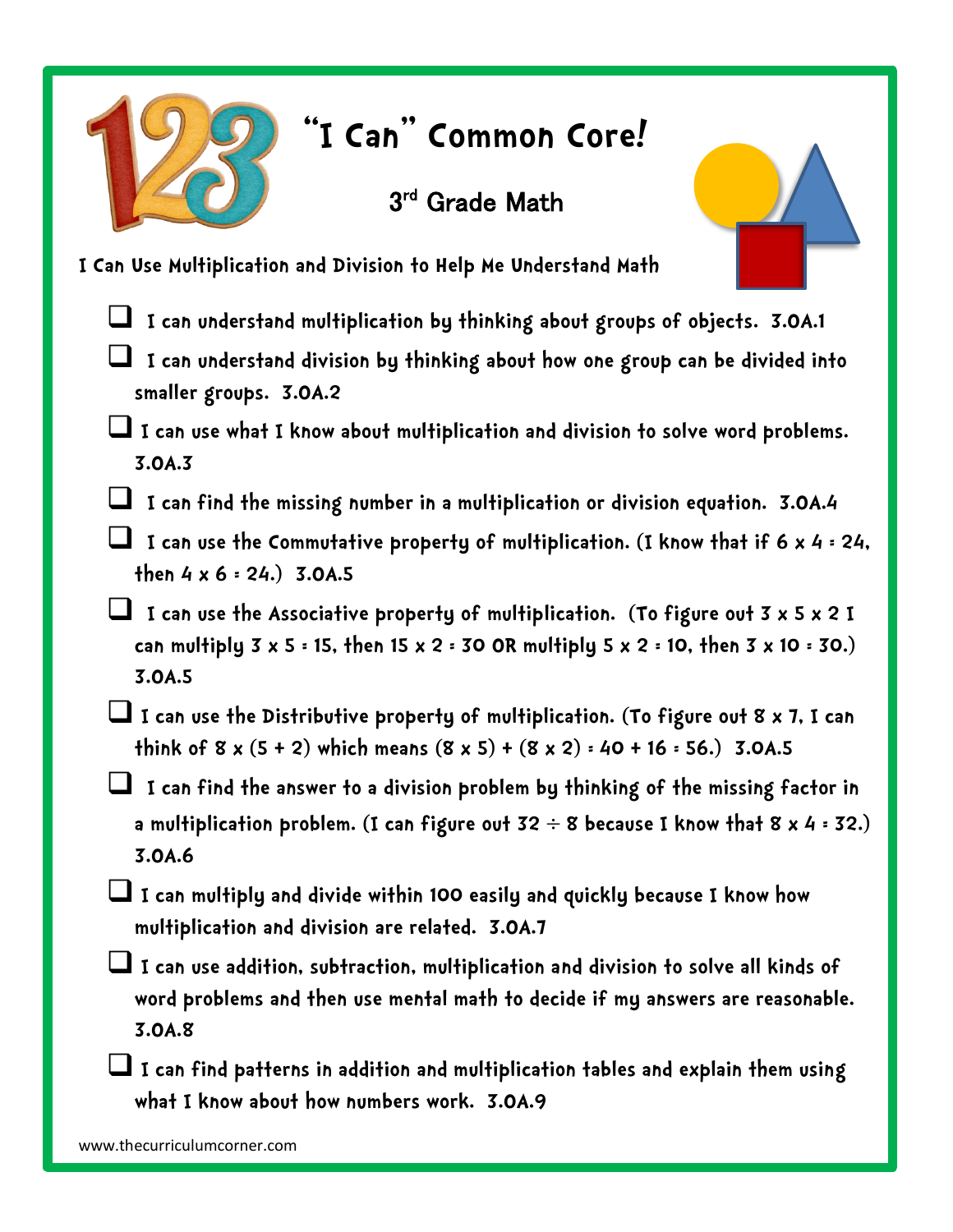| I Can Use Number Sense and Place Value to Help Me Understand Math                                                               |
|---------------------------------------------------------------------------------------------------------------------------------|
| I can round numbers to the nearest ten or 100. 3.NBT.1                                                                          |
| I can add and subtract numbers within 1000. 3.NBT.2                                                                             |
| I can quickly and easily multiply any one digit whole number by 10. 3.NBT.3                                                     |
| I Can Use Fractions to Help Me Understand Math                                                                                  |
| I can show and understand that fractions are equal parts of a whole. 3.NF.1                                                     |
| I can label fractions on a number line because I know the space between any two<br>numbers can be thought of as a whole. 3.NF.2 |
| I can explain in words or pictures how two fractions can sometimes be<br>equal. 3.NF.3                                          |
| I can compare fractions by reasoning about their size. 3.NF.3                                                                   |
| I can show whole numbers as fractions. $(3 : 3/1)$ 3.NF.3                                                                       |
| I can recognize fractions that are equal to one whole.<br>Q <sub>2</sub><br>$(1:4/4)$ 3.NF.3<br>$\circ$                         |
| I Can Use Measurement and Data to Help Me Understand Math                                                                       |
| I can tell and write time to the nearest minute. 3.MD.1                                                                         |
| I can measure time in minutes. 3.MD.1                                                                                           |
| I can solve telling time word problems by adding and subtracting minutes. 3.MD.1                                                |
| I can measure liquids and solids with liters, grams and kilograms. 3.MD.2                                                       |

 **I can use addition, subtraction, multiplication and division to solve word problems involving mass and volume. 3.MD.2**